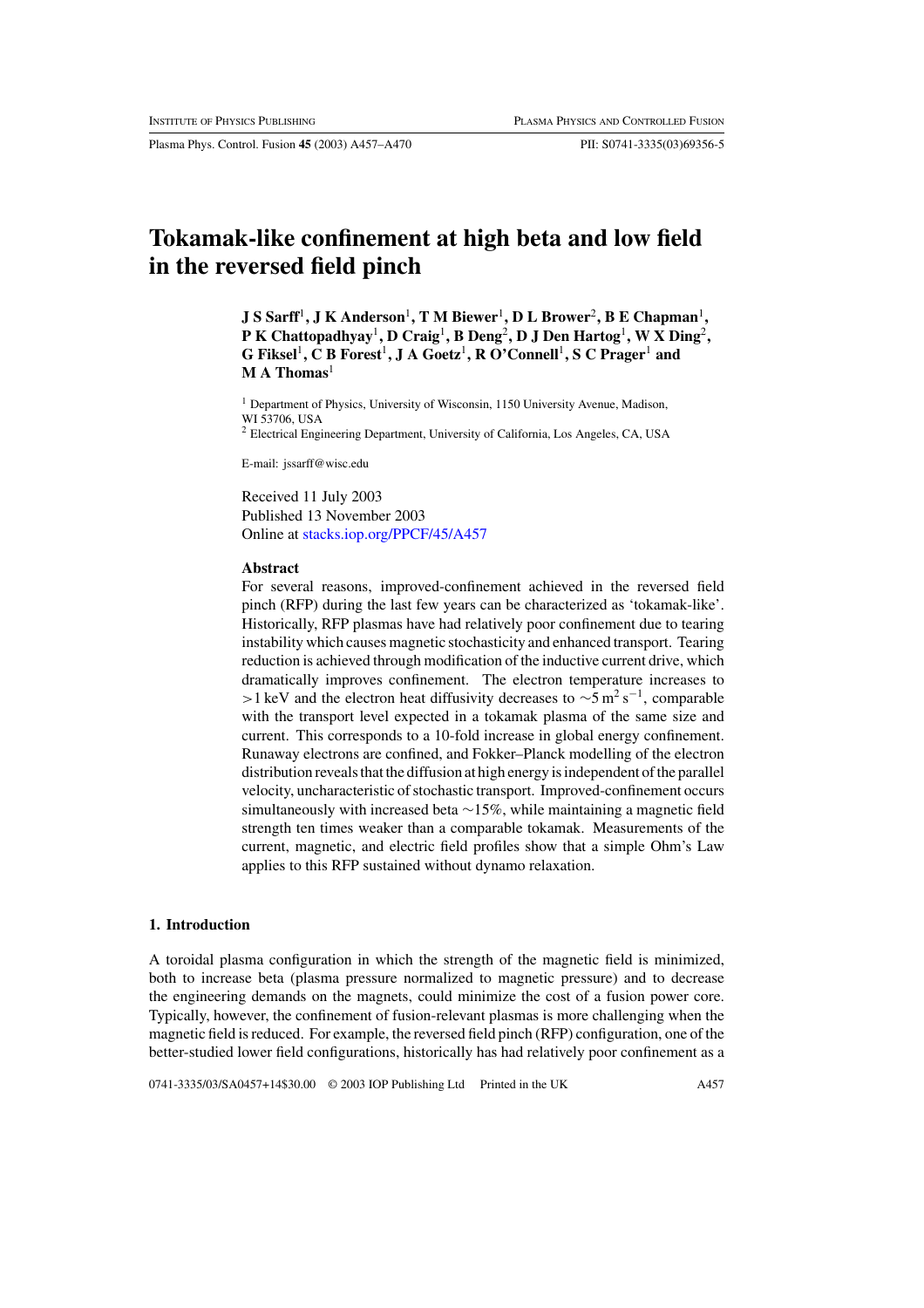result of instabilities that cause the magnetic field to become stochastic. In contrast, tokamak and stellarator configurations more readily achieve fusion-relevant confinement in part through application of a strong magnetic field generated external to the plasma, making them more robust to deleterious modification by magnetic instabilities in the plasma. The optimization of externally magnetized plasmas therefore tends to maximize the available field strength, which is primarily an engineering and cost issue.

In the last few years, a dramatic improvement in the confinement of RFP plasmas has been demonstrated by reducing the magnetic instabilities tending to appear in weakly magnetized plasmas [1–5]. For several reasons, this improved-confinement can be described as 'tokamaklike' in comparison with externally magnetized plasmas. In Madison Symmetric Torus (MST) plasmas [4], for example, the electron temperature profile is peaked (instead of flat as in standard RFP plasmas). Also, the electron heat diffusivity falls to  $\chi_e \sim 5 \text{ m}^2 \text{ s}^{-1}$ , which is comparable with the transport level measured in the same size and current tokamak plasmas. The global confinement increases 10-fold, likewise becoming comparable with tokamak scaling expectations for the same size and current plasma. Fast electrons are confined [6], indicative of reduced magnetic stochasticity and restoration of at least some closed magnetic surfaces, as exist in strongly magnetized plasmas. The total beta value is increased to *β*total ∼ 15% with Ohmic heating alone, which is as large (or larger) than the  $\beta_{\text{total}}$  demonstrated in advanced tokamak plasmas with powerful auxiliary heating. A beta limit for the RFP has not been identified experimentally, and that achieved is thought to be its natural value for Ohmic heating. A relatively smaller magnetic field strength has been maintained in the RFP while achieving this improved-confinement and beta; a comparable tokamak would have a ten times larger magnetic field at the surface for typical operation with edge safety factor  $q_a = 4$ .

This paper describes results for improved-confinement RFP plasmas obtained in the MST. A main theme is contrasting the key differences between improved-confinement and standard RFP plasmas. New measurements of the inductive electric field profiles and analysis of Ohm's Law for the parallel current are highlighted, as are measurements that demonstrate a correlation of high core temperature and small amplitude modes resonant in the middle region of the plasma. For completeness, other published results are reviewed that collectively support a characterization of RFP confinement as approaching tokamak-like.

# **2. Inductive current drive and Ohm's Law**

The MST [7] produces circular cross-section toroidal plasmas with dimensions  $R = 1.5$  m and  $a = 0.5$  m (large for RFP experiments) and with toroidal plasma current  $I_{\phi} \leq 0.5$  MA. Deuterium plasmas are typically formed. Below we describe the formation of standard RFP plasmas in MST, i.e. those generated by steady toroidal induction, and the formation of improved-confinement RFP plasmas in which the inductive current drive is modified to create plasmas with reduced tearing instability.

### *2.1. Standard RFP formation*

Standard RFP plasmas are created by simple toroidal induction, which produces in MST a current pulse lasting  $\approx 60$  ms, with a constant current flattop of  $\approx 30$  ms. Since the RFP's toroidal magnetic field decreases with minor radius and reverses sign in the edge, the parallel inductive electric field,  $E_{\parallel} = \mathbf{E} \cdot \mathbf{B}/B$ , during the current flattop is peaked at the magnetic axis, decreases with radius, and becomes negative in the edge. This tends to overdrive current in the core and underdrive current in the outer region of the plasma, leading to MHD tearing instability from the gradient,  $\nabla_r(\mathbf{J} \cdot \mathbf{B}/B^2)$  [8].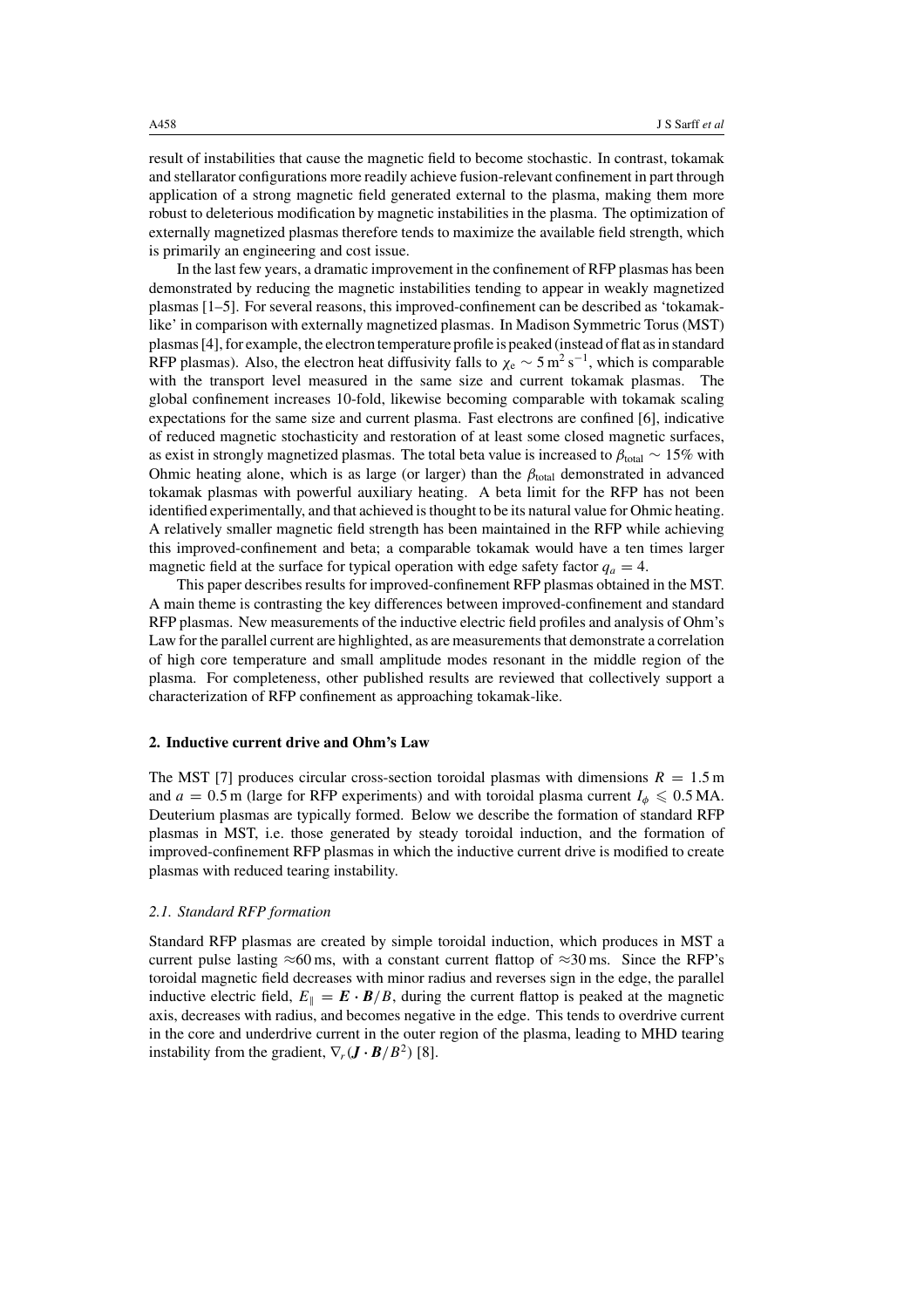

**Figure 1.** Ohm's Law for the parallel current in (*a*) standard RFP plasmas and (*b*) PPCD plasmas in MST. The standard plasma data are taken during the current flattop between large bursts of dynamo activity. The PPCD plasma data are taken at 15 ms, midway through the PPCD phase.

A hallmark feature of standard RFP plasmas is the inequality  $E_{\parallel} \neq \eta J_{\parallel}$  in Ohm's Law for the parallel current. Analysis of Ohm's Law for 0.4 MA MST plasmas [9] with lineaveraged density  $n = 1 \times 10^{19} \text{ m}^{-3}$  is shown in figure 1(*a*). The magnetic field, electric field, and current density profiles are measured by toroidal equilibrium reconstructions [10] constrained with a variety of diagnostics. In particular, 11 chords of Faraday rotation measurements from an FIR laser polarimeter [11] together with a single-point motional Stark effect measurement of the magnetic field on axis [12] (using a hydrogen diagnostic neutral beam) provide the primary magnetic profile information. The electron temperature profile is measured using single-point Thomson scattering moved to different radii shot-by-shot, and so the results in figure 1 represent a shot average. The effective charge, *Z*eff, has not been measured accurately in standard MST plasmas, but power balance implies *Z*eff ∼ 2, which is the (constant) value assumed in evaluating *η*. The neo-classical correction for trapped electrons is included, which increases the resistivity by up to a factor of 2, depending on the local trapped electron fraction. The density profile is measured with 11 chords of FIR interferometry [3].

At only one radial location in the standard RFP plasma does  $E_{\parallel} = \eta J_{\parallel}$ . The difference elsewhere is balanced by a magnetic dynamo associated with tearing instability. The required presence of a dynamo is especially clear in the outer region of the plasma where the parallel induction is weak. Note that no realistic  $Z_{\text{eff}}$  is capable of producing  $E_{\parallel} = \eta J_{\parallel}$  near and outside the toroidal reversal surface where  $E_{\parallel}$  < 0. In the simplest three-dimensional resistive MHD model for the dynamo, the surface-averaged fluctuation-induced emf,  $\langle \hat{V} \times \hat{B} \rangle_{\parallel}$ , balances Ohm's Law, where  $\tilde{V}$  and  $\tilde{B}$  are the flow velocity and magnetic field fluctuations associated with resistive tearing modes [8]. Direct measurements of  $\langle \mathbf{V} \times \mathbf{B} \rangle_{\parallel}$  at a few radial locations confirm its existence [13,14], but this complicated nonlinear physics remains an active area of research both experimentally and theoretically.

Although the self-generated dynamo is a complicated process, it simplifies RFP formation by driving current where toroidal induction is ineffective. Unfortunately a number of tearing modes usually appear, and each mode generates a magnetic island that can easily overlap with a neighbouring mode's island. The resulting magnetic stochasticity enhances energy and particle transport. In fact, the electron heat diffusivity profile determined by power balance in standard MST plasmas agrees very well with stochastic transport expectations [15]. The path forward to fusion-grade plasma confinement for the standard RFP operating with such a multi-helicity dynamo depends on a reduction of the magnetic fluctuation amplitude and stochasticity as the resistivity decreases (Lundquist number increases). However, results to date show a weak Lundquist number scaling for the magnetic fluctuation amplitude [16, 17], implying a large current and/or plasma size to achieve a high temperature.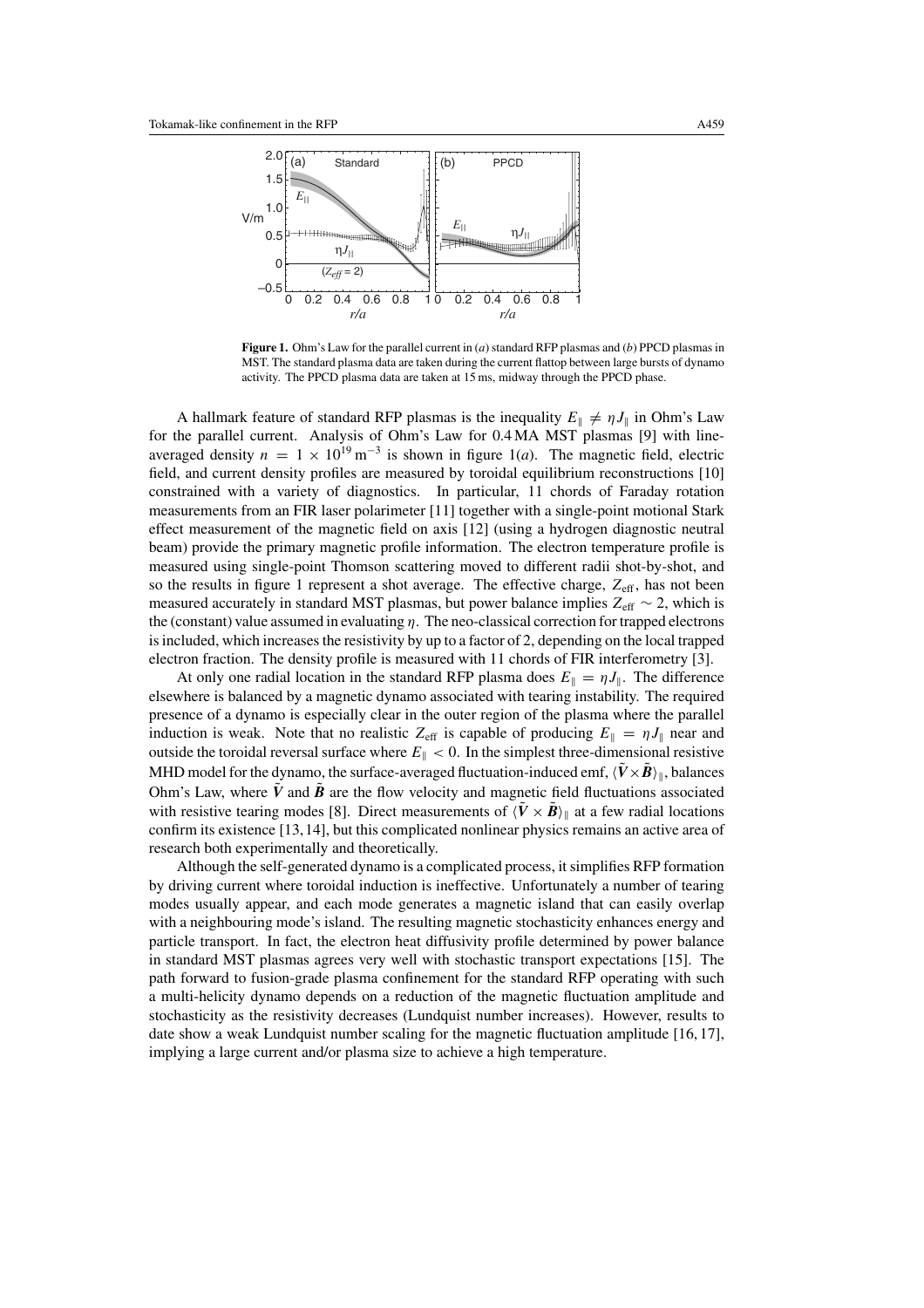A different kind of dynamo produced by only one large tearing mode has been observed in MHD computation [18,19]. This is called the single-helicity dynamo, and it has significant confinement implications for a self-organized RFP. The broadband set of modes that occur for the standard, multi-helicity dynamo have zero (or small) amplitude in the single-helicity dynamo, and so magnetic stochasticity vanishes (or is greatly reduced). The single-helicity dynamo has not yet been observed in RFP experiments, but in some circumstances one mode spontaneously grows larger, while the others remain about the same amplitude. This is thought to be a partial transition to single-helicity [20]. A further description of the single-helicity possibilities for the RFP is included in the section 5.

# *2.2. Pulsed poloidal current drive*

The recognition that steady toroidal induction cannot produce a tearing-stable current profile in the RFP suggests modification of the current drive scenario. In particular, figure  $1(a)$  shows that the parallel current drive is too weak in the outer region of the plasma. This can be corrected inductively by imposing a toroidal flux change to generate a poloidal component to the electric field [21], although not in stationary conditions since the toroidal flux embeds the plasma and therefore modifies the magnetic equilibrium. More precise control via RF current drive is theoretically possible since it can be directed to a particular radial location by proper choice of the RF wave properties [22, 23]. An RF drive would also not necessitate a time-varying magnetic equilibrium.

Figures 2 and 3 illustrate a modified inductive current drive developed over the past several years that leads to reduced tearing instability and improved-confinement in MST [1, 4]. This is called pulsed poloidal current drive (PPCD). Figure  $2(a)$  shows an overlay of the toroidal magnetic field applied at the plasma boundary for standard and PPCD conditions at 0.4 MA. To generate PPCD, the toroidal field, i.e. the poloidal current in the toroidal magnet, is ramped negative to create poloidal induction within the plasma. This differs from standard flattop operation, in which the toroidal field is held constant. The PPCD ramp begins at 10 ms and lasts about 8 ms. An important refining ingredient in the PPCD inductive programming that is not shown here is a slow decrease in the applied toroidal loop voltage simultaneous to the poloidal current ramp, eventually going negative,  $E_{\phi}(a) < 0$ , at ~16 ms [4]. This helps to



**Figure 2.** (*a*) Overlay of the applied toroidal field at the plasma surface for standard and PPCD formation. The 'bumpy' PPCD ramp is driven by a five-stage capacitor network in the toroidal magnet circuit. The occasional negative-going spikes in the standard plasma waveform result from the circuit's inductive back-reaction to sudden flux generation events (sawteeth) initiated in the plasma. (*b*) The spatial rms poloidal magnetic fluctuation amplitude, which indicates the poloidal mode  $m = 1$  magnetic fluctuations.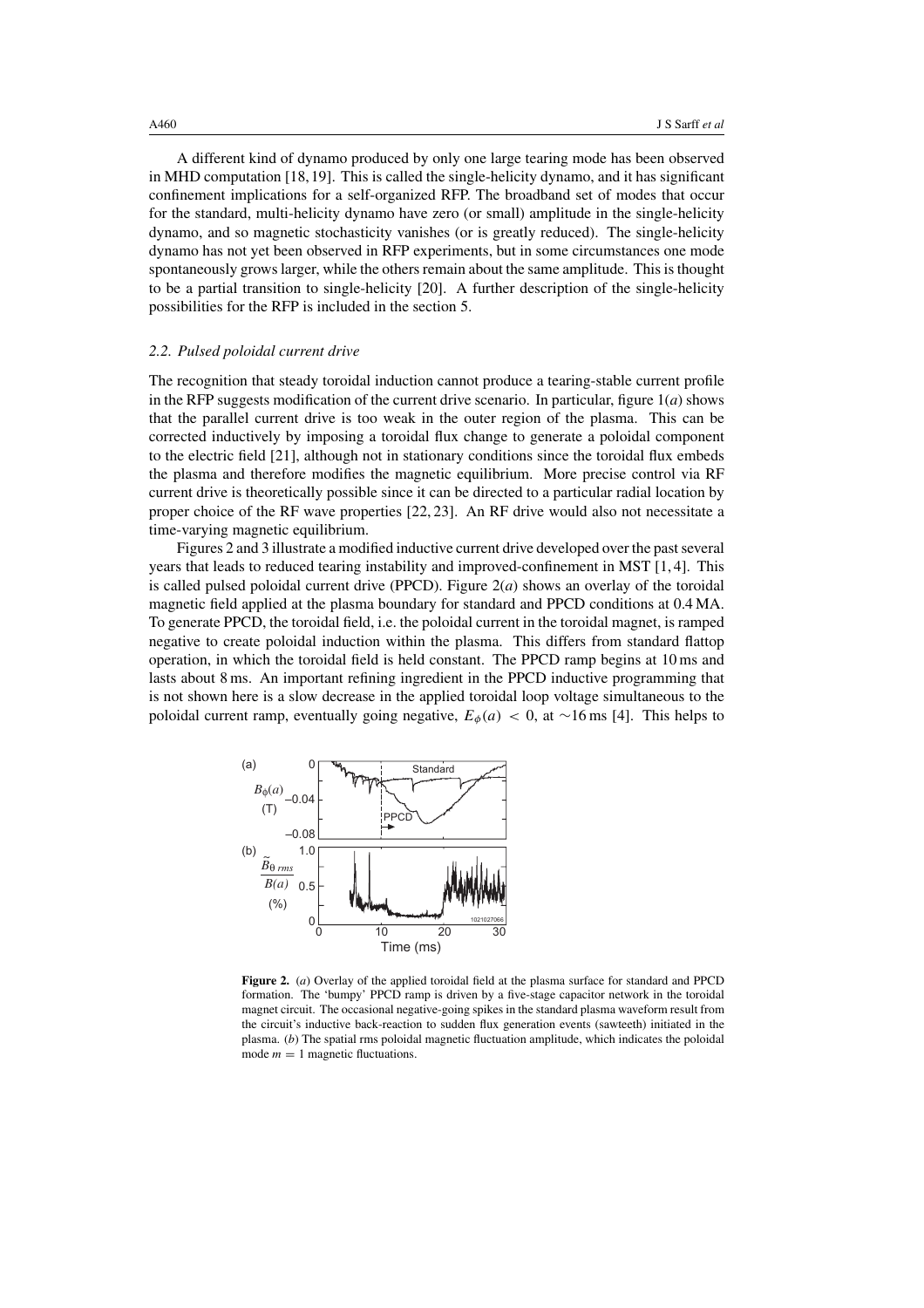

**Figure 3.** Radial profiles of the poloidal ( $E_\theta$ ), toroidal ( $E_\phi$ ), and parallel ( $E_\parallel = \mathbf{E} \cdot \mathbf{B}/B$ ) electric field at 15 ms during PPCD.

maintain  $E_{\parallel}(a) > 0$  for a longer period of time to extend the fluctuation suppression period. Figure  $2(b)$  shows the spatial root-mean-square (rms) poloidal magnetic fluctuation amplitude measured with a toroidal array of 32 magnetic sensors located at the plasma surface. (The fluctuation amplitude at the surface is dominated by modes resonant in the core.) Observe that while the poloidal current is ramped, the magnetic fluctuation amplitude is reduced. The data in figure 2 are for a single plasma in which PPCD is especially effective. The degree of fluctuation reduction varies shot-to-shot, especially the time when the fluctuation amplitude decreases to its lowest value, which can be delayed from the start of PPCD by several milliseconds.

Figure 3 shows the inductive electric field profiles at 15 ms during PPCD, obtained from toroidal equilibrium reconstructions incorporating the diagnostic set described above. A novel feature in these reconstructions, however, is that the electric field comes from direct fitting of the time derivative of the Grad–Shafranov equation, not by finite-differencing a time sequence of separate reconstructions [10]. This provides a more accurate determination of the electric field.

The major change in the PPCD inductive current drive scenario is finite  $E_\theta$  to support directly the current in the outer region of the plasma. As a result, the  $E_{\parallel}(r)$  profile is much flatter than for steady toroidal induction. Analysis of Ohm's Law for the parallel current in PPCD plasmas is shown in figure 1(*b*), revealing the equality  $E_{\parallel} = \eta J_{\parallel}$  to within error bars. Any residual dynamo must be small. For PPCD plasmas the Z<sub>eff</sub> profile determined from nearinfrared bremsstrahlung measurements is used to evaluate *η*. (This technique fails in standard plasmas because a high level of neutral molecular radiation contaminates the bremsstrahlung measurement.) Hence all the components in Ohm's Law are measured for PPCD plasmas [9].

# 2.3. Comparison of  $J_{\parallel}/B$  profiles

The side-by-side comparison of Ohm's Law in figure 1 illustrates that the greatest change in going from standard to PPCD formation is the current drive, not the current profile. The current profile in a standard RFP plasma is, of course, linearly unstable to at least a few tearing modes, but the dynamo provides strong current-flattening feedback, which keeps the profile from ranging far from marginal stability. An overlay of the  $J_{\parallel}/B = J \cdot B/B^2$  profiles for standard and PPCD plasmas is shown in figure 4, obtained from the toroidal equilibrium reconstructions [11]. There is a small increase everywhere in radius, but the profiles are characteristically more similar than dissimilar. Nevertheless, the tearing fluctuations, whose free energy source is  $\nabla_r(J_\parallel/B)$ , are reduced. A 3-fold (or larger) reduction in the magnetic fluctuation amplitude is measured directly in the core by Faraday rotation via fast laser polarimetry [24]. Improved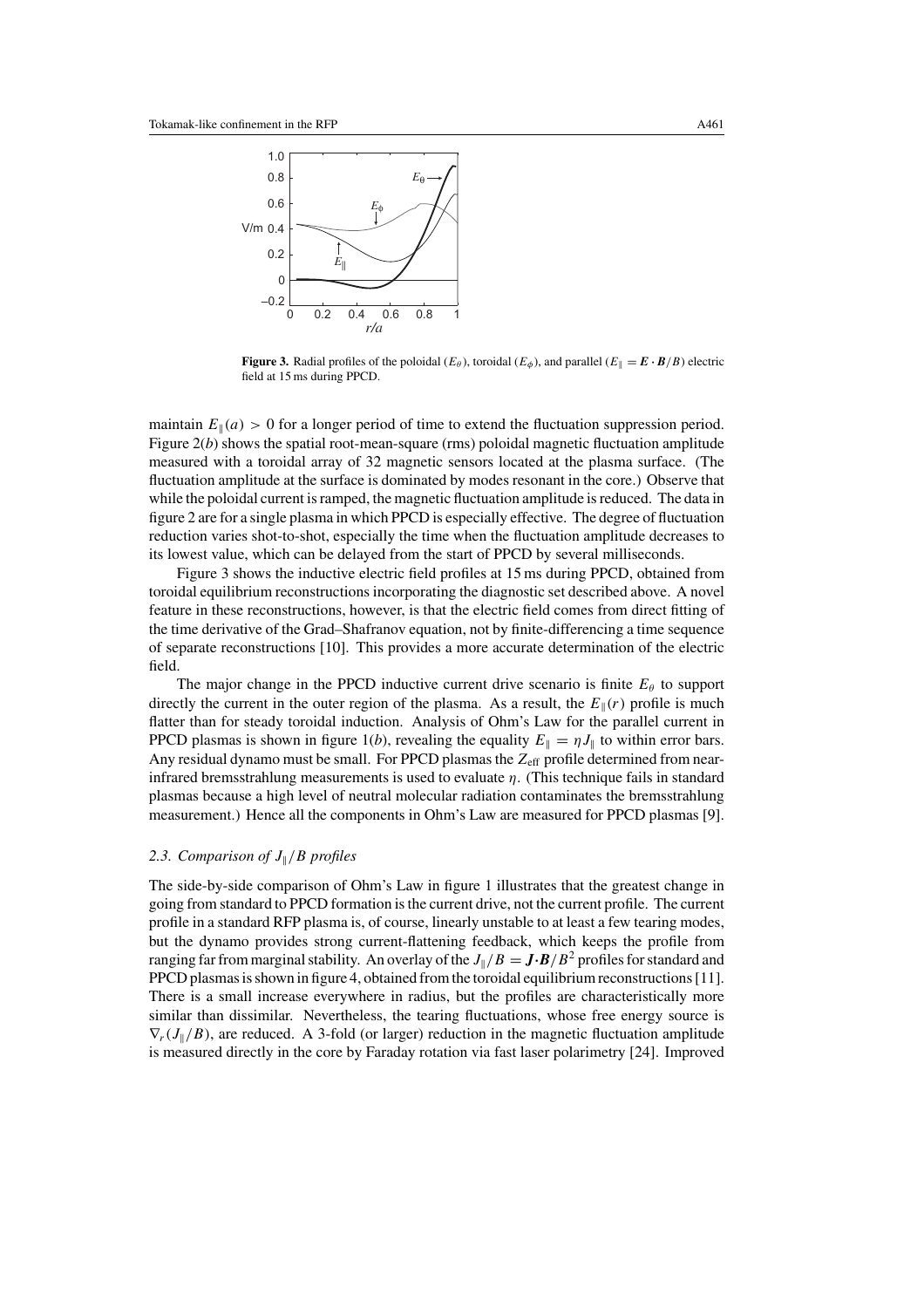

**Figure 4.** Radial profiles of  $J_{\parallel}/B = J \cdot B/B^2$  for standard and PPCD plasmas. The radial gradient,  $\nabla_r(J_{\parallel}/B)$ , is the primary free energy source for resistive MHD tearing at a low beta.

tearing stability is implied. In contrast to the relatively small change in  $J_{\parallel}/B$ , the  $E_{\parallel}$  profiles for standard and PPCD plasmas are substantially different (figure 1); i.e. there is a greater change in the current drive.

# **3. Confinement and beta**

The electron temperature increases dramatically when magnetic fluctuations are reduced. The *T*e*(r)* profiles for 0.4 MA standard and PPCD plasmas are compared in figure 5(*a*). The standard plasma  $T_e(r)$  is measured during the current flattop, and the PPCD plasma  $T_e(r)$  is measured at 18 ms, towards the end of the PPCD period. The line-averaged density  $n = 1 \times 10^{19}$  m<sup>-3</sup> for both cases. The radial resolution in these profiles is the maximum acquired to date for MST, with each data point representing an average measurement for approximately five similar plasmas. These profiles therefore represent average PPCD performance. Construction of *T*e*(r)* with less radial resolution but using only the best PPCD plasmas (with longest low-fluctuation periods) shows similar core temperatures but larger  $T<sub>e</sub>$  in the outer region of the plasma. A maximum  $T_e(0) = 1.3$  keV has been measured in high-quality 0.5 MA PPCD plasmas [25].

Reduced electron heat loss during PPCD is self-evident in figure 5(*a*): the temperature increases—which decreases the Ohmic heating power—and the temperature gradient extends well into the core. Local transport analysis confirms this result. The toroidal equilibrium reconstructions provide the local Ohmic heating power density, *E · J*, which does not require precise knowledge of  $Z_{\text{eff}}$ . The electron heat conductivity profiles,  $\chi_{e}(r)$ , for standard and PPCD plasmas are compared in 5(*b*). Losses associated with electron–ion collisions, radiation, and thermal convection are subtracted from the input power to isolate the conducted heat flux  $q_e = -\chi_e n \nabla_r T_e$ . A dramatic decrease in  $\chi_e$  is evident during PPCD, especially in the core. The global energy confinement time increases to  $\tau_E \approx 5$  ms, a 5-fold improvement relative to standard plasmas. Selecting the best PPCD plasmas, the global confinement improvement is estimated to be 10-fold with  $\tau_E \approx 10$  ms and minimum  $\chi_e \sim 5$  m<sup>2</sup> s<sup>-1</sup> [25].

The electron temperature is flat in the core of standard plasmas, where the local  $\chi_e$  is very large as a result of magnetic stochasticity. Modelling of the magnetic field for standard plasmas using the measured equilibrium and tearing mode amplitudes, combined with the radial structure for the dominant tearing modes taken from MHD computation at the same Lundquist number and effective aspect ratio, permits a direct evaluation of the magnetic diffusivity,  $D_m$ . The expected transport  $\chi^{st} = v_{\parallel th} D_m$  in a stochastic magnetic field [26] agrees very well with the power-balance measured  $\chi_e$  in figure 5(*b*) for standard plasmas. This comparison is shown in [15]. The magnetic stochasticity extends out to the  $q = 0$  toroidal field reversal surface,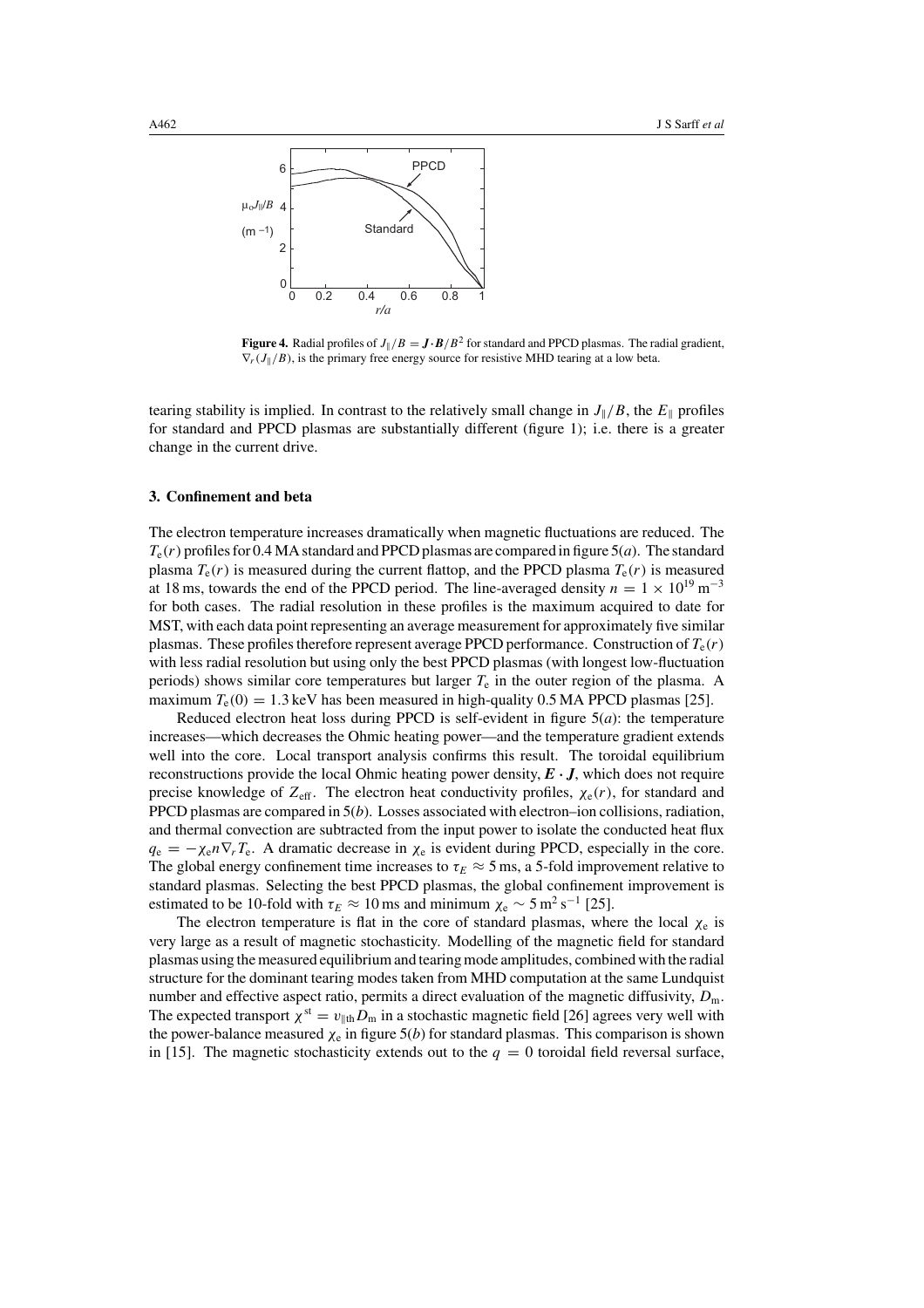but outside this radius it is reduced. Hence, a significant ∇*rT*<sup>e</sup> gradient exists only in the edge region up to the reversal surface. The dominant energy loss mechanism in the edge region has not been identified.

Unlike for *T*e, the ion temperature does not change significantly during PPCD. Profiles of the majority and carbon impurity ion temperatures are shown in figure 6 for PPCD plasmas. The majority ion (deuteron) temperature is measured by Rutherford (small-angle) scattering of helium neutrals injected by a diagnostic neutral beam [27]. The  $C^{6+}$  temperature is measured by charge exchange recombination spectroscopy (CHERS) using a second hydrogen diagnostic neutral beam. The ions in standard plasmas are clearly anomalously hot. With  $T_i \sim T_e$ , the collisional heating power  $P_{e-i} \propto (T_e - T_i)$  is insufficient to account for even charge exchange losses  $P_{CX} \le 1$  MW. The responsible heating mechanism has not been identified, but it correlates strongly with dynamo activity [28]. For example, in temporal bursts of large dynamo activity,  $T_i > T_e$ , a clear indication of an anomalous energy transfer to ions. During



**Figure 5.** (*a*) Electron temperature profiles for standard and PPCD plasmas at 0.4 MA and density  $n = 1 \times 10^{19}$  m<sup>-3</sup>. (*b*) Local electron heat conductivity profiles,  $\chi_e$ , for the same conditions.



**Figure 6.** Ion temperature profiles for 0.4 MA PPCD plasmas. The majority deuterium temperature is measured by Rutherford scattering, and the minority  $C^{6+}$  temperature is measured by CHERS. These profiles are virtually identical to those measured in 0.4 MA standard plasmas with the density.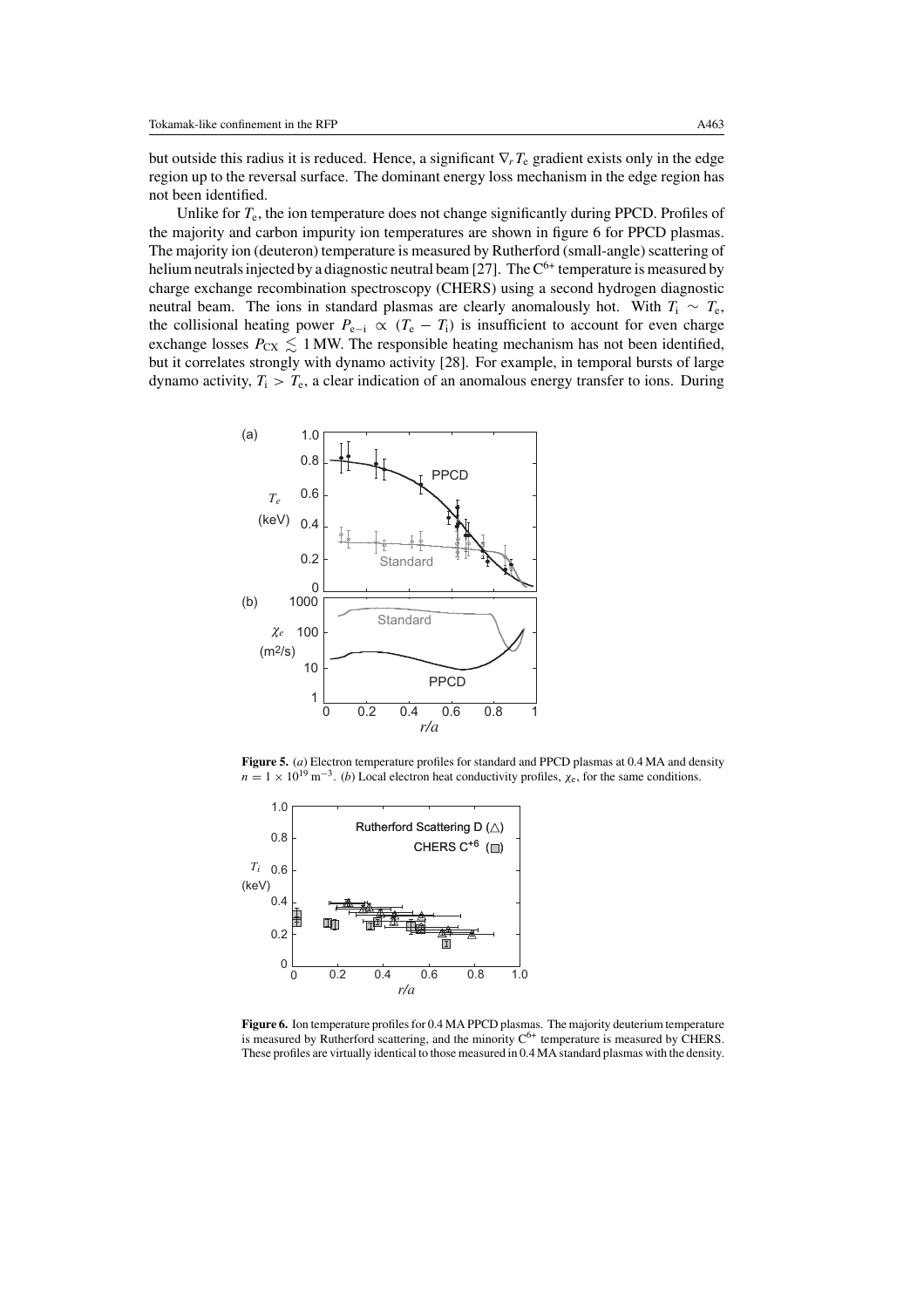

**Figure 7.** MST confinement compared with a 'fiducial' tokamak specified by the IPB98( $y$ , 2) ELMy-H mode empirical scaling (reprinted from ITER Physics Guidelines, ITER report N 19 FDR 1 01-07-13 R 0.1).

PPCD, the larger  $(T_e - T_i)$  difference increases  $P_{e-i}$ , while a drop in neutral density decreases  $P_{\text{CX}} \leq P_{\text{e}-i}$ . The dynamo is also much smaller, perhaps vanishing. Hence, the ions may be only collisionally heated during PPCD, but without better understanding of the anomalous heating mechanism, ion energy transport analysis remains problematic. Note, however, that since stochastic transport is expected to scale with the thermal velocity  $\chi^{\text{st}} \propto v_{\parallel \text{th}}$ , the expected ion  $\chi_i^{\text{st}} = (m_e T_i/m_i T_e)^{1/2} \chi_e^{\text{st}}$ . The upper bound for  $\chi_e^{\text{st}}$  during PPCD is the power-balance measured  $\chi_e$ , which implies very small  $\chi_i^{\text{st}} \lesssim 0.1 \text{ m}^2 \text{ s}^{-1} \sim \nu_{ie} \rho_i^2$ . The expected stochastic magnetic transport for ions during PPCD is therefore reduced to the classical transport level. The actual *χ*<sup>i</sup> is likely to be anomalously larger, of course, perhaps associated with electrostatic turbulent transport as observed in tokamak and stellarator plasmas.

The increase in electron temperature during PPCD leads to a doubling of beta [4]. The maximum beta is achieved in 0.2 MA plasmas, where the total beta,  $\beta_{\text{tot}} = \langle p \rangle / B^2(a)$ , increases from 9% in standard plasmas to 15% during PPCD. In higher current 0.4 MA plasmas, the beta enhancement factor is larger, with  $β_{\text{tot}}$  increasing from 5% to 11%. Hence, the beta reduction observed with increasing current in standard plasmas is lessened with PPCD. For reference, toroidal beta,  $\beta_{\phi} = \langle p \rangle / B_{\phi}^2(a)$ , as commonly defined for tokamak and ST experiments, is very large for the RFP since the vacuum (i.e. surface) toroidal field is small  $(\beta_{\phi} \rightarrow \infty$  by operating with  $q_a \rightarrow 0$ ). During PPCD, toroidal beta decreases to  $\beta_{\phi} \approx 80\%$ since  $|B_{\phi}(a)|$  increases. Poloidal beta,  $\beta_{\theta} = \langle p \rangle / B_{\theta}^2(a)$ , on the other hand, is much smaller for the RFP since  $B_\theta(a) \approx B(a)$ . There is no clear evidence for a beta limit in either standard or PPCD plasmas. Since beta and confinement are coupled in Ohmically heated plasmas, the observed betas are thought to be their 'natural' values. Auxiliary heating is being developed for the RFP only now, which is needed to decouple heating from confinement.

#### *3.1. Global confinement comparison with tokamak expectations*

The heat conductivity  $\chi_e \sim 5 \,\mathrm{m^2 \, s^{-1}}$  observed during PPCD is comparable to that in tokamak plasmas, and therefore the global confinement time is expected to be comparable as well. In principle, the MST could be operated as a tokamak to make a direct comparison in the same device, but tokamak confinement expectations are well documented and quantified in empirical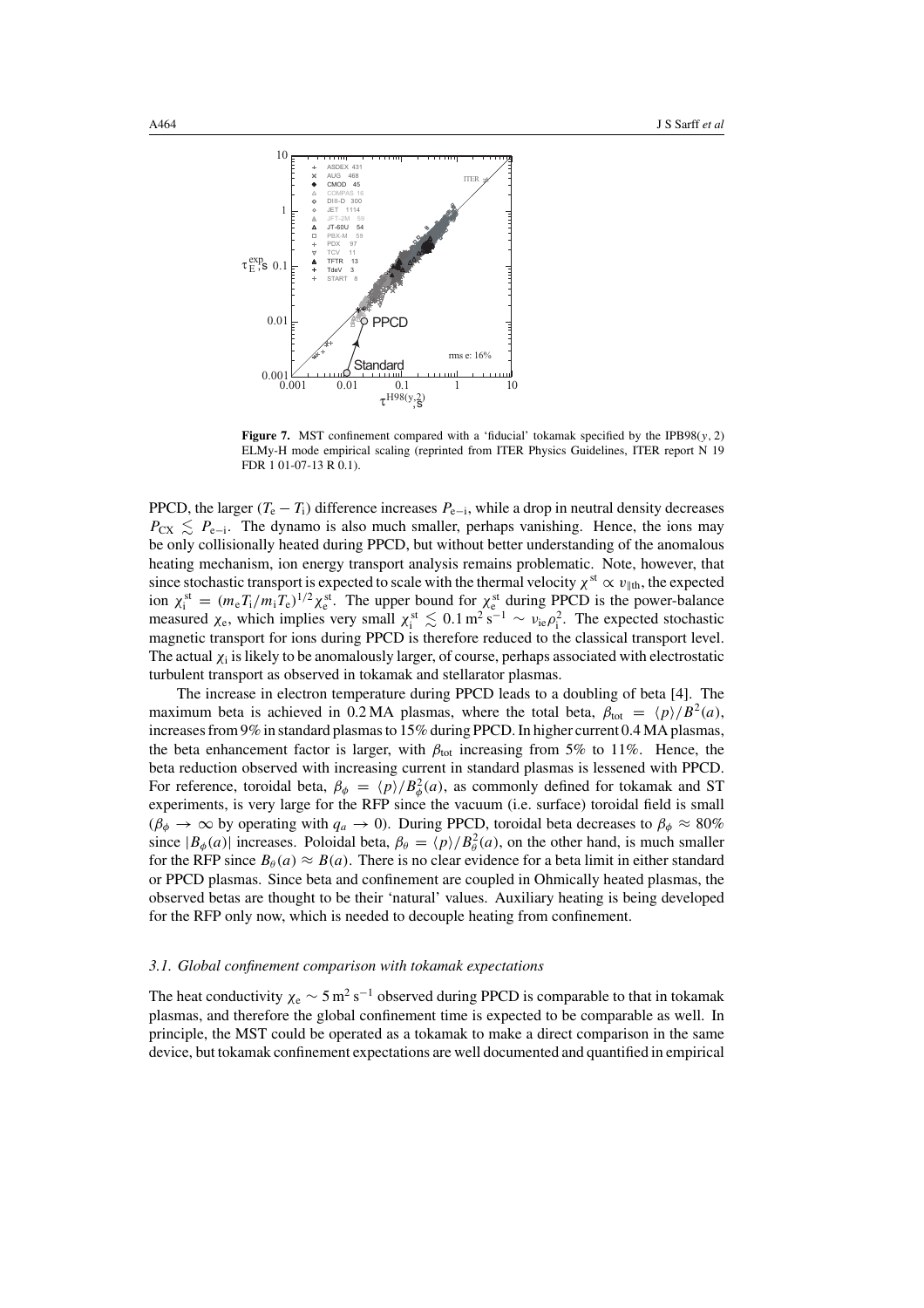

**Figure 8.** Hard-x-ray energy flux spectra for standard and PPCD plasmas. The jagged curves are binned x-ray measurements, and the smooth curves are fits from Fokker–Planck modelling.

scalings representing proper tokamak performance. It is probably better to compare PPCD with a 'fiducial' tokamak specified by scaling formulae using MST's size, current, and other parameters, except for the toroidal field strength, which is chosen appropriate for a tokamak. Such a comparison based on the IPB98( $y$ , 2) ELMy H-mode tokamak empirical scaling is shown in figure 7. The tokamak data come from the ITER physics database used to construct scaling formulae [29]. The data point labelled 'PPCD' is  $\tau_E = 10$  ms for  $I_\phi = 0.2$  MA PPCD plasmas plotted against the scaling-projected value  $\tau_E = 23$  ms for the fiducial tokamak derived from the IPB98(*y,* 2) engineering parameter formula calculated with current 0.2 MA, density  $0.7 \times 10^{19}$  m<sup>-3</sup>, (Ohmic) input power  $P = 0.5$  MW (d $W_{th}/dt$  subtracted), major radius, aspect ratio, and circular-shape ( $\kappa = 1$ ). The point labelled 'Standard' is MST's steadyinduction confinement  $\tau_E \approx 1$  ms computed in an analogous fashion. The only parameter chosen to be different for the fiducial tokamak is the toroidal field strength  $B_{\phi} = 1.0$  T, which corresponds to typical tokamak operation with  $q_a = 4$ . The value of the toroidal field is virtually inconsequential, given the IPB98(*y*, 2) scaling's weak sensitivity  $\tau_E \propto B_\phi^{0.15}$  (and interesting fact in this comparison). For reference, the L-mode scaling-projected confinement time is  $\tau_E = 18$  ms, and the neo-Alcator (Ohmic) scaling-projected confinement time is  $\tau_E = 31$  ms using similar empirical formulae [29]. These comparisons show that PPCD global RFP confinement is indeed comparable with confinement expectations for a tokamak but with the important difference that  $B(a)$  is ten times smaller in MST as an RFP than it would be as a tokamak of the same size and current. It should be emphasized that the similarity of confinement times does not imply tokamak scaling applies to PPCD RFP plasmas. Too few data exist to draw conclusions regarding the scaling of an RFP with minimized MHD tearing fluctuations, which could be very different from tokamak scalings. It is worth noting, though, that the poloidal gyroradius is the same for tokamak and RFP plasmas if the plasma current, size, and temperature are the same. Banana orbit widths are small in the poloidal-field-dominated RFP, and so the classical transport step-size corresponds to the neo-classical transport step-size in the same size and current tokamak.

# *3.2. Confinement of runaway electrons*

Collisionless diffusion in a stochastic magnetic field scales as  $\sim v_{\parallel}D_{\rm m}$ , where  $v_{\parallel}$  is the parallel particle velocity and  $D<sub>m</sub>$  is the magnetic field line diffusivity [26]. The distribution of highenergy electrons is therefore a sensitive indicator of magnetic surface quality. A ∼100-fold increase in hard-x-ray bremsstrahlung during PPCD implies that the confinement of highenergy electrons is vastly improved [6]. The x-ray energy flux spectra for standard and PPCD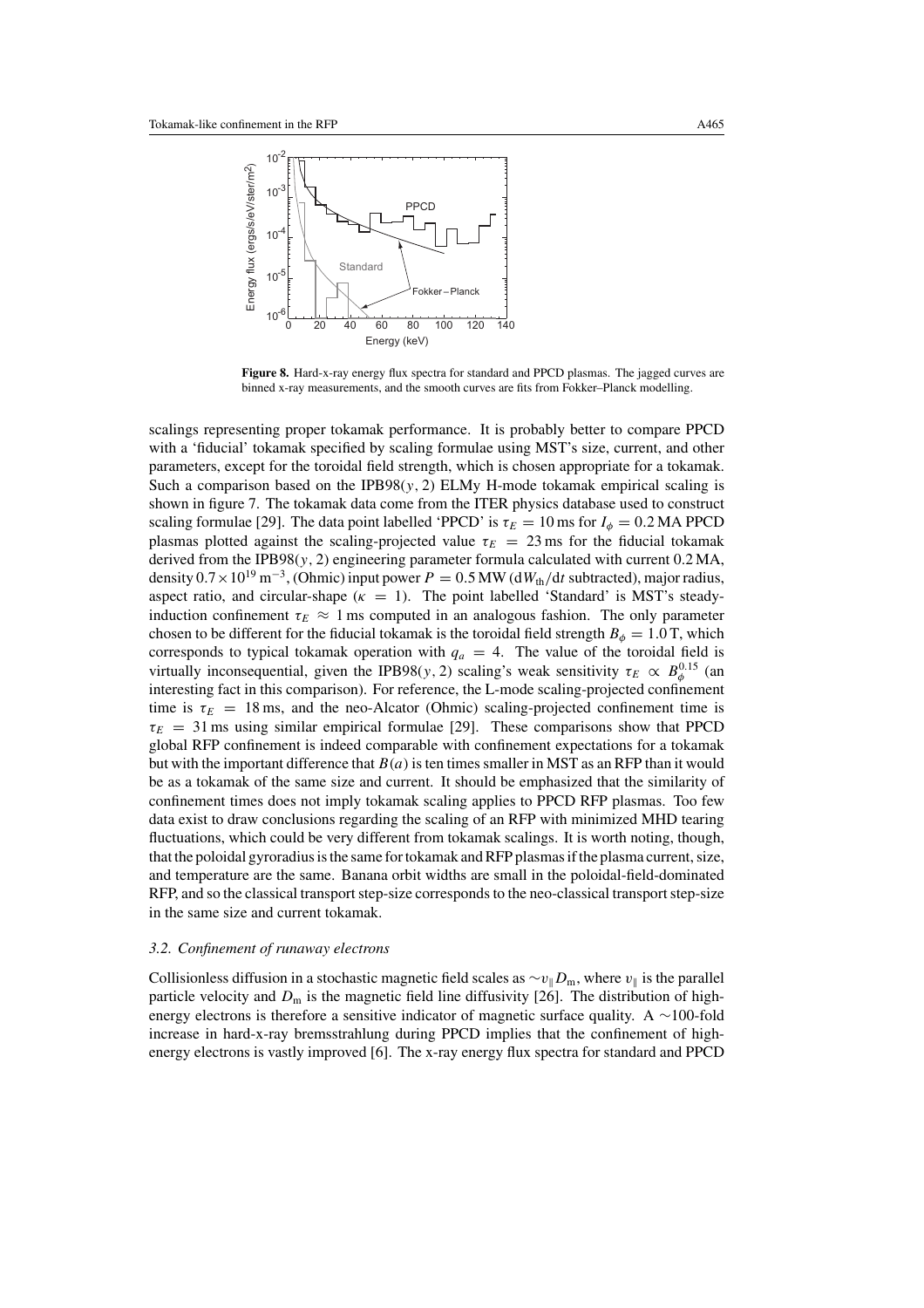plasmas are shown in figure 8, measured using a solid state CdZnTe detector [30]. The absence of photons with energy  $\gtrsim$  20 keV in standard plasmas shows that electrons with energy above ∼20 keV are not confined. In contrast, electrons *>*100 keV are present during PPCD. The fast-electron component is ∼20% of the total thermal energy of the plasma, which has not been included in calculations of energy confinement or beta.

Fokker–Planck transport modelling has been used to reconstruct the x-ray flux, thereby inferring the diffusive properties of the collisionless electrons. The multi-species, toroidal, relativistic Fokker–Planck code CQL3D [31] evolves the ion and electron distributions in a Maxwellian background defined by the measured density and temperature profiles. The calculated bremsstrahlung from electron–ion collisions is compared with the measured x-ray flux, and the radial diffusion coefficient is adjusted to match the x-ray emission and, simultaneously, the measured  $E_{\parallel}$  and  $J_{\parallel}$  profiles. The smooth lines overlying the binned experimental data in figure 8 are the best-fit Fokker–Planck reconstructions of the x-ray flux. To achieve reasonable fits, the parallel velocity dependence in the electron diffusion coefficient for standard plasmas is *D* ∼ *v*<sub>∥e</sub>, characteristic of transport in a stochastic magnetic field. For the PPCD case, *D* is independent of the parallel velocity, implying nonstochastic residual transport. A velocity-independent *D* is more characteristic of electrostatic turbulent transport, such as that observed in tokamak and stellarator plasmas.

#### **4. Role of magnetic fluctuation spectrum**

The localized nature of resonant field line tearing is well-illustrated in the RFP. Many adjacent modes of significant amplitude are required to diffuse field lines across the radius of the plasma, since  $\mathbf{B}(r)$  is strongly sheared. The RFP's small safety factor  $q(r) < 0.2$  requires  $m = 1$  or 0 for long-wavelength tearing resonant at radii where  $q(r) = m/n$ . Note in figure 5(*b*) that  $\chi_e$ for PPCD plasmas is greatly reduced in the core, inside the  $q = 0$  toroidal field reversal surface where the density of  $m = 1$  tearing mode resonant surfaces is greatest and the stochasticity most intense in standard plasmas [15]. (For reference,  $q(r)$  has a shape similar to  $E_{\parallel}(r)$  in figure  $1(a)$  for standard plasmas, both of which resemble the toroidal field  $B_{\phi}(r)$  profile.) The broad spectrum of high-*n*,  $m = 1$  modes resonant at mid-radius must therefore be strongly influenced by PPCD. The fluctuation reduction shown in figure  $2(b)$  is the total spectral rms, dominated by the largest mode  $m = 1$ ,  $n = 6$  resonant near the magnetic axis ( $q(0) \approx 0.2$ ). The amplitude reduction of the higher-*n* modes is greater, typically by a factor of 3 to 5.



**Figure 9.** (*a*) Core  $T_e(0)$  at  $t = 18$  ms versus the time-averaged (12–18 ms) rms fluctuation amplitude  $\langle \tilde{B}_{\theta \text{rms}} \rangle$  summed for modes  $n \in [8:15]$ . (*b*) Core  $T_e(0)$  versus time-averaged amplitude  $\langle \vec{B}_{\theta 6} \rangle$  of the dominant mode  $n = 6$  for the same set of plasmas as in (*a*). These data are for 0.4 MA plasmas with  $n = (0.95 \pm 0.05) \times 10^{19} \text{ m}^{-3}$ . The two circled data points in (*a*) are referenced in figure 10.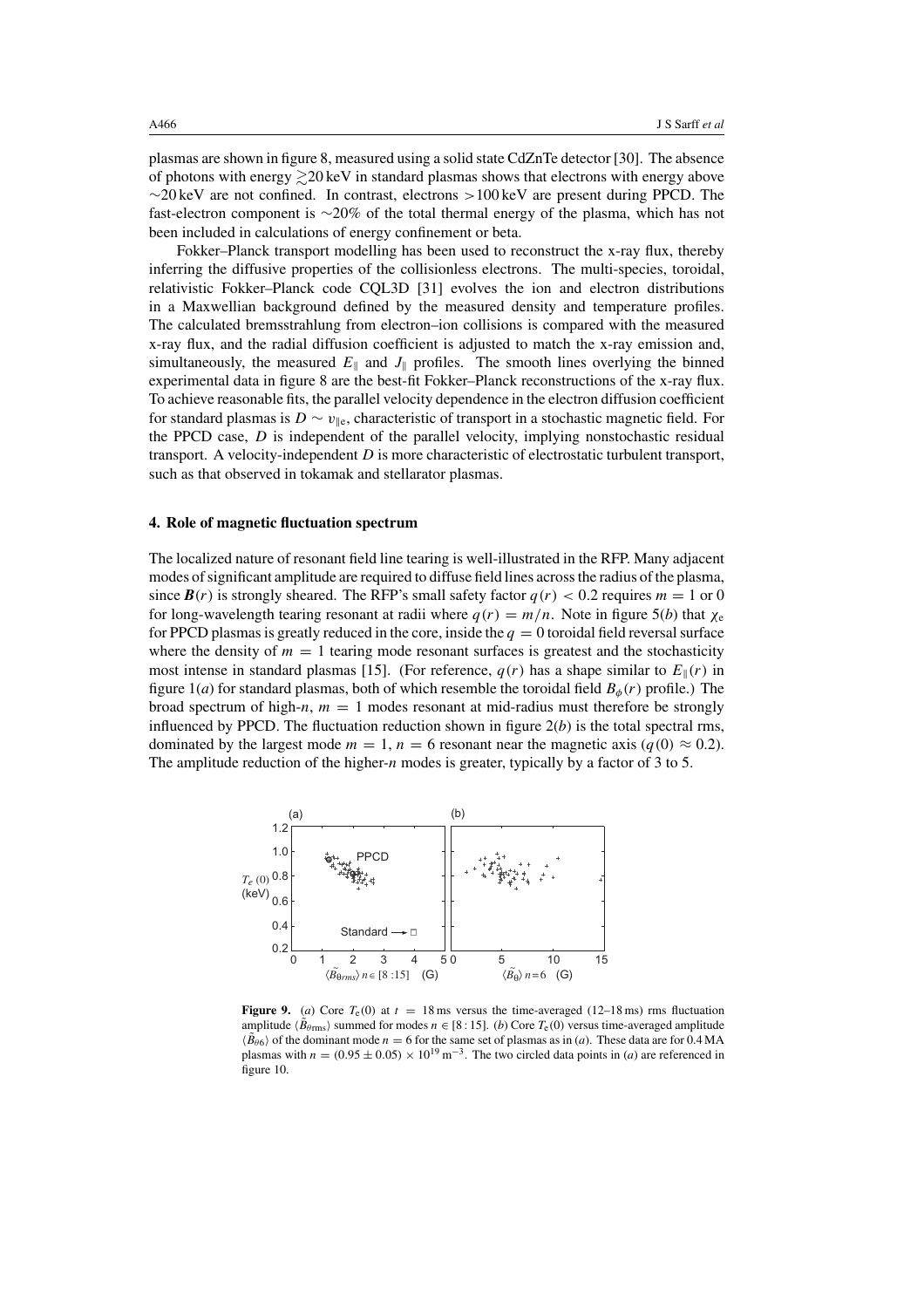The maximum  $T_e(0)$  achieved during PPCD—a good single indicator of energy confinement in an Ohmically heated plasma—occurs when the time-average amplitudes of the mid-radius modes are smallest. This is shown in figure  $9(a)$ , where  $T_e(0)$  near the end of PPCD  $(t = 18 \text{ ms}$  in figure 2) is plotted against the rms fluctuation amplitude  $\tilde{B}_{\theta_{\text{rms}}} = \left[\frac{1}{2}\sum_{n} \tilde{B}_{\theta n}^{2}(a)\right]^{1/2}$  summed for modes in the range  $n \in [8:15]$  and time-averaged from the start-to-end of PPCD  $(t = 12-18 \text{ ms}$  in figure 2). The data points labelled '+' are measurements from individual PPCD plasmas with the same current and density formed with identical programming. The data point labelled 'Standard' is plotted for the  $T_e(0)$  and high-*n* rms mode amplitude in standard plasmas with the same current and density. The variation in degree of fluctuation reduction for individual plasmas reveals a clear correlation of higher  $T_e(0)$  with sustained low amplitudes of the mid-radius resonant modes  $n \geq 8$  during PPCD. A double-filter soft-x-ray measurement of  $T_e(0)$  is used for the PPCD plasmas in this analysis to maximize the ensemble size and to provide better temporal resolution than available from Thomson scattering. The ratio of soft-x-ray emission filtered through 725 and  $250 \mu m$  thick Be foils varies linearly with  $T_e(0) < 1.0$  keV and is accurate for  $T_e(0) \ge 0.5$  keV, limited by small flux through the 725  $\mu$ m foil. The x-ray ratio is calibrated to Thomson scattering data measured at  $r/a \leq 0.2$  in a subset of the PPCD plasmas.

To better illustrate the impact of variable fluctuation amplitude, figure 10 shows the time evolution of  $T_e(0)$  along with several mode amplitudes for two representative plasmas in figure 9. Three mode amplitudes are shown in figure 10: (*b*) the dominant  $n = 6$ ,  $m = 1$ mode resonant nearest the magnetic axis in the core,  $(c)$  the rms amplitude,  $B_{\theta_{\text{rms}}}$ , of the midradius resonant modes  $n \in [8:15]$ , and (*d*) the  $n = 1$  mode, which is the largest of the  $m = 0$ modes resonant at the toroidal field reversal surface in the edge. The left-side panels in figure 10 are for the circled '+' data point with one of the highest temperatures  $T_e(0) \approx 0.95 \text{ keV}$ . The right-side panels are for the circled '+' data point with  $T_e(0) \approx 0.8 \text{ keV}$ , the shot-average temperature.

The distinguishing behaviour is that the mid-radius modes, represented by  $\tilde{B}_{\theta_{\text{rms}}}$  in figure  $10(c)$ , promptly fall to low amplitude in the 'hottest' plasmas, whereas there is a delay in their reduction in the 'hotter' plasmas (relative to the start of PPCD). All of the  $n \geq 8$ 



**Figure 10.** (*a*) Core electron temperature and (*b*)–(*d*) representative *n*-mode amplitude evolution for two of the PPCD plasmas shown in figure 9. The left-side panels are for the circled data point with one of the highest temperatures, and the right-side panels are for the circled data point in the middle of the distribution. The  $T_e(0)$  evolution is from the Thomson-calibrated soft-x-ray ratio measurement.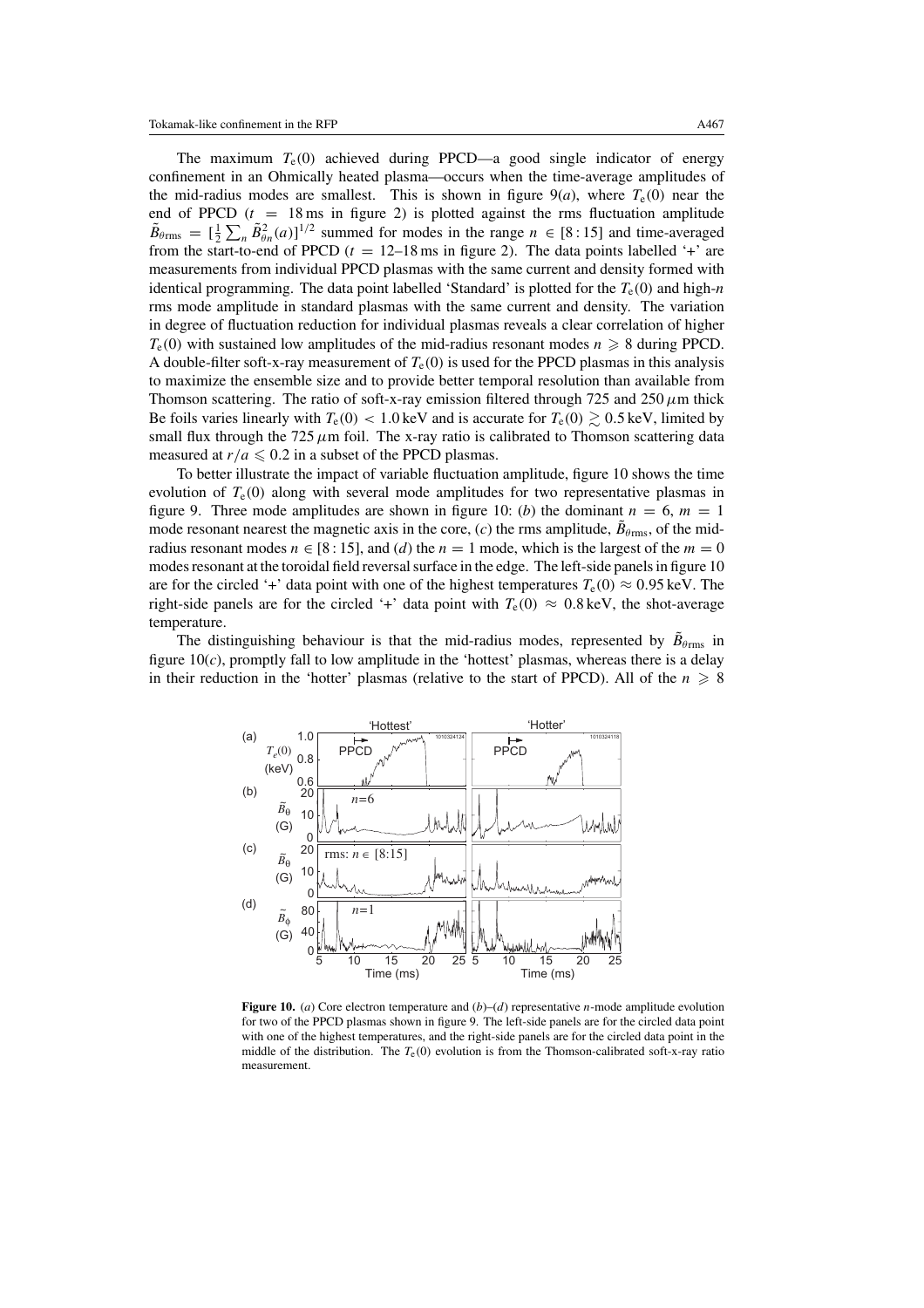modes exhibit similar behaviour, and hence, when this group of modes is smallest, magnetic stochasticity is minimized in the middle region of the plasma (possibly eliminated), and the local ∇*rT*<sup>e</sup> gradient increases, leading to a high core *T*e*(*0*)*. The longer the mid-radius modes remain small, the higher  $T_e$  becomes. The  $n = 1$  mode is small in both cases in figure 10(*d*), an important requirement to achieve high-temperature PPCD plasmas; small mid-radius modes correlate with small  $m = 0$  modes [4].

The  $n = 6$  amplitude is similar for the two cases in figure 10(*b*), but this mode varies greatly shot-to-shot. Figure 9(*b*) shows  $T_e(0, t = 18 \text{ ms})$  versus the time-average  $n = 6$ amplitude for the same set of shots as figure  $9(a)$ . Two striking features are revealed in the figure 9 data. First, the correlation between *T*e*(*0*)* and the dominant—and therefore total fluctuation amplitude is weak. Second, the temperature in the core is weakly influenced by the nearest resonant mode. Both features are understandable, considering the nature of stochastic magnetic transport. The core temperature is being supported by low heat conductivity in the middle region of the plasma where many high-*n* modes are resonant. The large  $n = 6$  mode resonant in the core weakly impacts global confinement. This is analogous to the weak impact of  $m = 1$ ,  $n = 1$  sawtoothing on tokamak plasma confinement when the  $q = 1$  surface remains close to the magnetic axis. Note that some PPCD plasmas in figure 9 have simultaneously one relatively large core-resonant mode and a broad spectrum of small higher-*n* modes. This combination supports a hope that improved-confinement might occur in a RFP plasma that self-organizes through the 'single-helicity' dynamo.

The trend in figure  $9(a)$  for a continual increase in  $T_e(0)$  with a reduction in the magnetic fluctuation amplitude suggests that stochastic transport may still be the dominant energy loss mechanism during PPCD. Note, however, that the 20- to 30-fold reduction of *χ*<sup>e</sup> in the core is larger than a typical ∼7-fold reduction of  $\langle B_{rms}^2 \rangle$  for the mid-radius resonant modes; so the *χ*e reduction is greater than expected from the  $\tilde{B}^2$ -scaling characteristic of stochastic transport. The mid-radius rms fluctuation amplitude is usually not constant in time, as in the right-side panels in figure 10(*c*), and so the simple time-average amplitude used in figure 9 does not capture the possibility of a dynamic change in the nature of transport during PPCD when the fluctuation falls to its lowest amplitude. Single-shot, spatially resolved local transport analysis is required to examine such changes. A new 20-point Thomson scattering diagnostic, currently being installed on MST, will greatly facilitate single-shot analysis. The  $v_{\parallel}$ -independent diffusion of fast electrons discussed above in section 3 is clearer evidence for a transition to nonstochastic transport, which might have a complicated *B*-dependence.

#### **5. Summary and discussion**

Energy confinement comparable with tokamak quality has been obtained in the MST RFP at a high beta and low toroidal magnetic field. Magnetic fluctuations, which cause magnetic stochasticity in the core of standard RFP plasmas, are reduced by inductive current drive targeted to the edge region of the plasma. A dramatic improvement in confinement results. The electron temperature forms a radial gradient that extends into the core, and the peak temperature reaches  $T_e(0) = 1.3 \text{ keV}$  in 0.5 MA plasmas. The local electron heat diffusivity in the core decreases by a factor ~30-fold to  $\chi_e \sim 5 \,\text{m}^2 \,\text{s}^{-1}$ . This is comparable with the heat transport observed in tokamak plasmas of the same size and current. The global energy confinement increases 10-fold to 10 ms, to within a factor of 2 of the expected global confinement for a tokamak of the same size and current. Fast electrons *>*100 keV are confined, and Fokker– Planck modelling infers that the diffusion of these high-energy electrons is independent of their parallel velocity and therefore not magnetic in nature. Restoration of at least some closed flux surfaces are implied. A strong correlation between high core temperature and low amplitude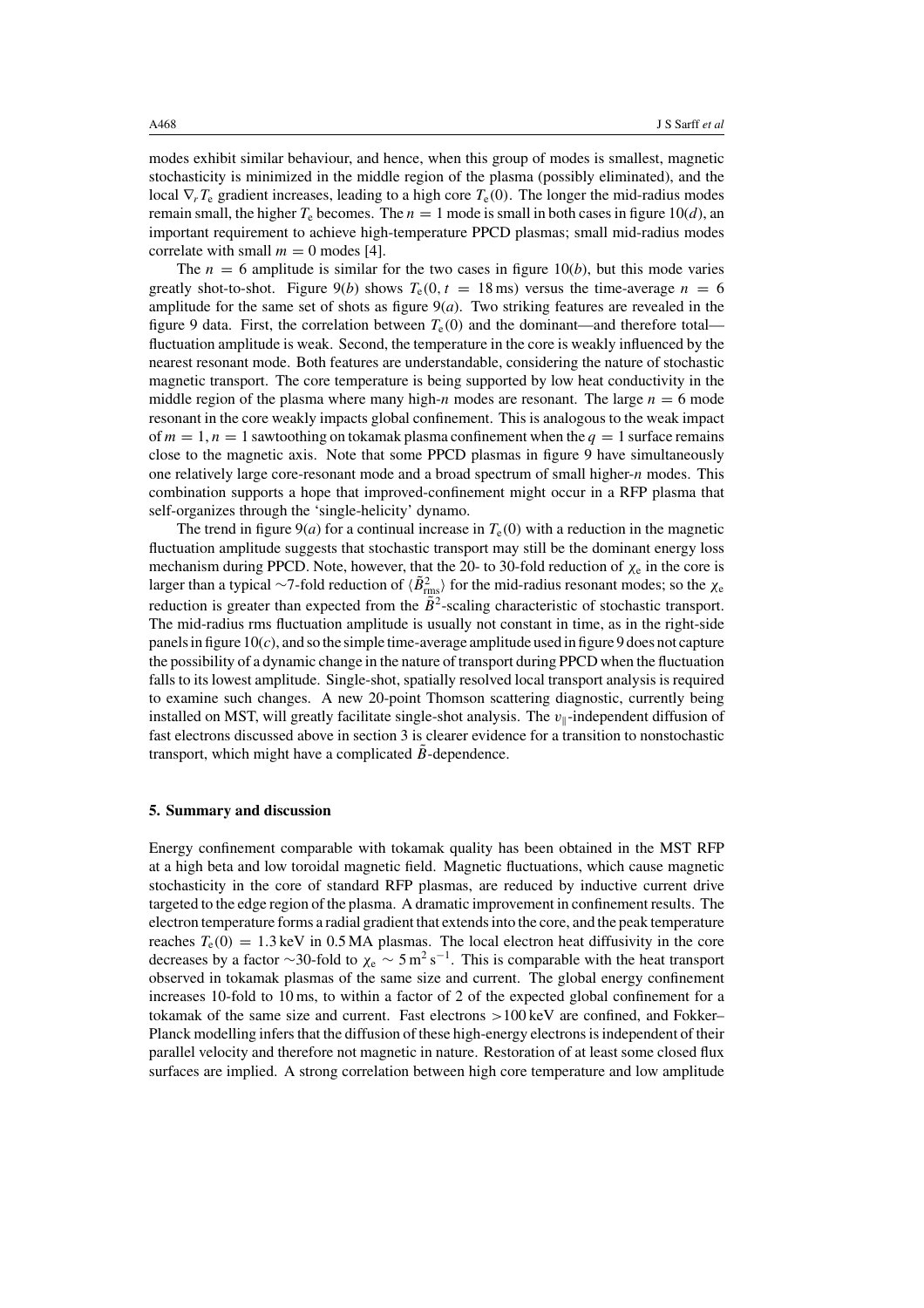$m = 1, n \geq 8$  modes reveals the importance of sustained reduction of resonant tearing in the middle region of the plasma, inside the  $q = 0$  surface where the density of resonant surfaces is highest. These confinement improvements occur with simultaneously high  $\beta_{\text{tot}} \leq 15\%$  and with a magnetic field strength ten times lower than a tokamak of the same size and current.

The inductive PPCD technique used to reduce the tearing and improve confinement is inherently transient. Long-duration sustainment of the current with simultaneous control of tearing instability is clearly challenging, especially considering the lack of a significant pressure-driven bootstrap current in the RFP. Identification of efficient, yet flexible, current drive for the RFP is therefore crucial. Recent analysis of an inductive 'self-similar' current ramp-down scenario suggests that optimization of PPCD-like control could lead to a pulsedcurrent reactor solution [32]. Steady toroidal induction with RF current drive targeted to the outer region of the plasma could also lead to a plausible pulsed-current solution. Two different waves are being investigated at low power in MST, the lower hybrid wave (800 MHz) and the electron Bernstein wave (∼3.5 GHz). No substantial RF has ever been injected into an RFP plasma, and so a staged approach to high-power experiments is planned. Theoretical ray tracing and wave damping studies indicate ∼2 MW of RF power is required for PPCDequivalent current drive in MST [22, 23].

Steady-state solutions for a current-profile-controlled RFP are yet more challenging. Full RF sustainment (or other noninductive current drive) is unlikely to be feasible, given the relative inefficiency of current drive. Quasi-steady-state solutions are more feasible. For example, oscillating field current drive (OFCD) was proposed in the 1980s as the ideal solution to RFP current sustainment [33]. The inductive toroidal and poloidal loop voltages are oscillated purely sinusoidally, and their product produces DC injection of magnetic helicity to sustain DC current. OFCD is based on self-organization and dynamo physics, and so it is likely to have confinement issues similar to those for steady toroidal induction. However, as an example hybrid solution, an OFCD current ramp-up followed by a self-similar current ramp-down might allow pulsed-burn reactor scenarios in which the current is never fully off, minimizing the cyclical mechanical stress associated with pulsed current. The confinement during the OFCD current ramp-up would only need to be good enough for efficient inductive current drive, with fusion-relevant temperatures maintained during the PPCD-like current ramp-down. Experiments with OFCD at low power have been initiated on MST to test partial current drive and examine the physics issues. A first result is that partial current drive and anti-current drive are observed as the relative phase between the loop voltage oscillations is changed, in agreement with helicity balance expectations. A recent three-dimensional nonlinear resistive MHD computational study has also been completed that firms up the physics basis and illuminates differences in dynamo behaviour relative to steady-induction [34].

The self-organization path forward for the RFP has seen new life recently with the observation of a 'single-helicity' dynamo in MHD computation [18, 19]. Instead of having multiple tearing modes, as in the standard RFP, the single-helicity dynamo operates with one relatively large tearing mode. All other tearing modes remain small, which implies the elimination of magnetic stochasticity, or at least greatly reduced stochasticity. The confinement properties of an RFP self-organized with a single mode are likely to be much better as a result. The PPCD result showing that good confinement occurs with small mid-radius resonant modes and simultaneously one large core-resonant mode provides experimental evidence in support of this possibility. However, the one mode observed in MHD computation is substantially larger than seen in any PPCD plasma to date. Spontaneous partial transitions to a single-helicity dynamo, called 'quasi-single-helicity' (QSH), are observed in all RFP plasmas [20]. In QSH plasmas, one mode grows larger, while the other modes remain about the same amplitude. An increase in the electron temperature is observed to occur inside the island of the dominant mode, indicative of reduced magnetic stochasticity inside the island, but the global energy